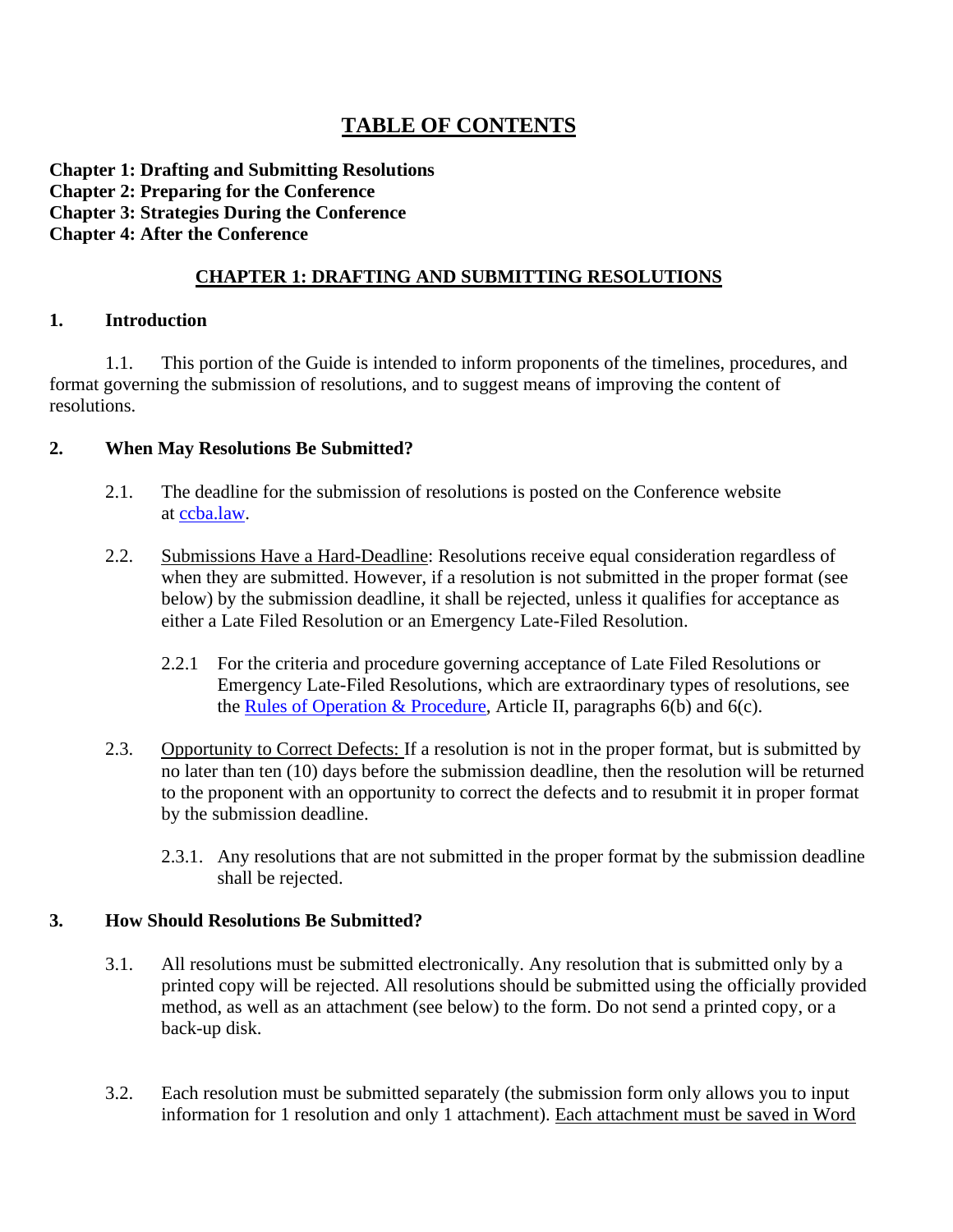format. In addition to the online submissions, the delegation chair must send an email to: [resolutions@ccba.law,](mailto:resolutions@ccba.law) stating (1) the name of your delegation; (2) the chair's name, telephone number and e-mail address; (3) the number of resolutions being submitted by the delegation; (4) and the file names assigned to each resolution. If questions regarding a delegation's submissions should be directed to someone other than the chair of the delegation, please include that person's contact information as well.

3.3 The File Name of the resolution (i.e., the Word document attached to each form) should be the initials of the proponent association, the sequential number of that association's resolutions for that year, and the year of the submission. If a resolution is submitted by 10 individuals, then the last name of the first named individual should be used. For instance:

> Resolutions submitted by the Bar Association of San Francisco for the 2020 Conference would be named: "BASF-1-2020," and "BASF-2-2020," etc.

Resolutions submitted by Jane Smith and 9 other individuals for the 2020 Conference would be named: "SMITH-1-2020", and "SMITH-2-2020," etc.

3.4. Proponents sometimes seek to revise their resolutions shortly after submission. Any proposed revision of a resolution should be submitted in the same manner as the original resolution but should be accompanied by instructions that refer to the file name given to the original version. (E.g., a revision of "LACBA-3-2020" would come with instructions that "This file replaces LACBA-3-2020.")

## **4. How Should A Resolution Be Formatted?**

- 4.1. Follow the format displayed in the [Sample Resolution.](https://www.ccba.law/wp-content/uploads/PrimaryDocs/CCBA-Sample-Resolution.pdf) A fillable Word template can be downloaded from [ccba.law,](https://ccba.law/) to help avoid common formatting errors. If a resolution is not submitted in proper format by the submission deadline, it will be rejected. The various parts of the resolution are explained below.
	- 4.1.1. Except as provided for in section 5, below, a resolution should only address a single subject. For example, a resolution should not attempt to revise both a statute dealing with punitive damages, and a separate statute dealing with attorney's fees.

## 4.2. Font, Justification, and Margins:

4.2.1. The resolution should be submitted in 12-point font, using a Times New Roman typeface, single-spaced, without justification. Margins should be one inch at top, bottom, and sides.

## 4.3. Area of Law (optional):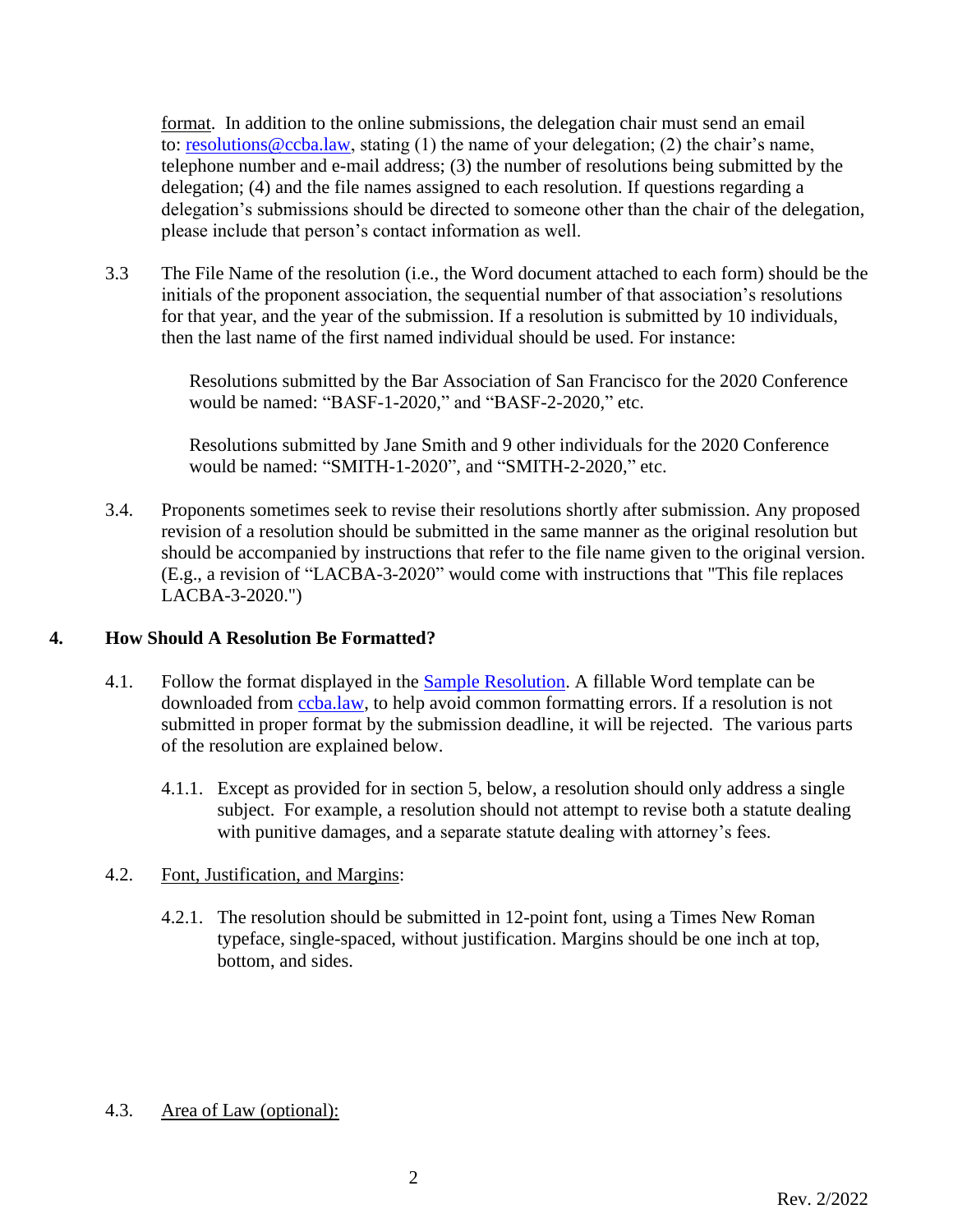- 4.3.1. You may state the area of law addressed by your resolution, e.g. Civil Procedure, Government, Family Law, Probate, Guardianships, Criminal Law, Criminal Procedure, etc. The sole purpose of this information is to aid Resolutions Committee in organizing all of the submitted resolutions into categories for consideration by the Conference as a whole. Resolutions Committee has the sole authority and discretion to decide which categories resolutions are put into for the Conference.
- 4.3.2. Do **not** title your resolution, or give it a "Digest". The title and digests for resolutions will be added by the Resolutions Committee to briefly summarize the resolution. The title and digest added by Resolutions Committee will replace the Area of Law identified by the proponent. Should Resolutions Committee have any questions or concerns regarding the language of the title or digest, Resolutions Committee will contact the author of the resolution to discuss the matter, at the discretion of Resolutions Committee.

## 4.4. Preamble:

4.4.1. The preamble summarizes the nature of the resolution by identifying the decisionmaking body to whom the resolution is directed, the law to be changed, and the nature of the change. For instance, the preamble in the sample resolution is implicitly directed at the Legislature, seeks to change Code of Civil Procedure section 996.030, and seeks to change that law by amending it, and therefore reads as follows:

> RESOLVED, that the Conference of California Bar Associations recommends that legislation be sponsored to amend Code of Civil Procedure section 996.030 to read as follows:

4.4.1.1. To add an entirely new statutory section by that number, the preamble would read:

> RESOLVED, that the Conference of California Bar Associations recommends that legislation be sponsored to add Code of Civil Procedure section 996.030 to read as follows:

4.4.1.2. To repeal that statutory section, the preamble would read:

RESOLVED, that the Conference of California Bar Associations recommends that legislation be sponsored to repeal Code of Civil Procedure section 996.030 as follows:

4.4.1.3. To change the California Rules of Court, the preamble would read:

RESOLVED, that the Conference of California Bar Associations recommends that the Judicial Council amend [or add] [or repeal] California Rules of Court, rule 15, to read as follows:

4.4.1.4. To change the Rules of Professional Conduct, the preamble would read: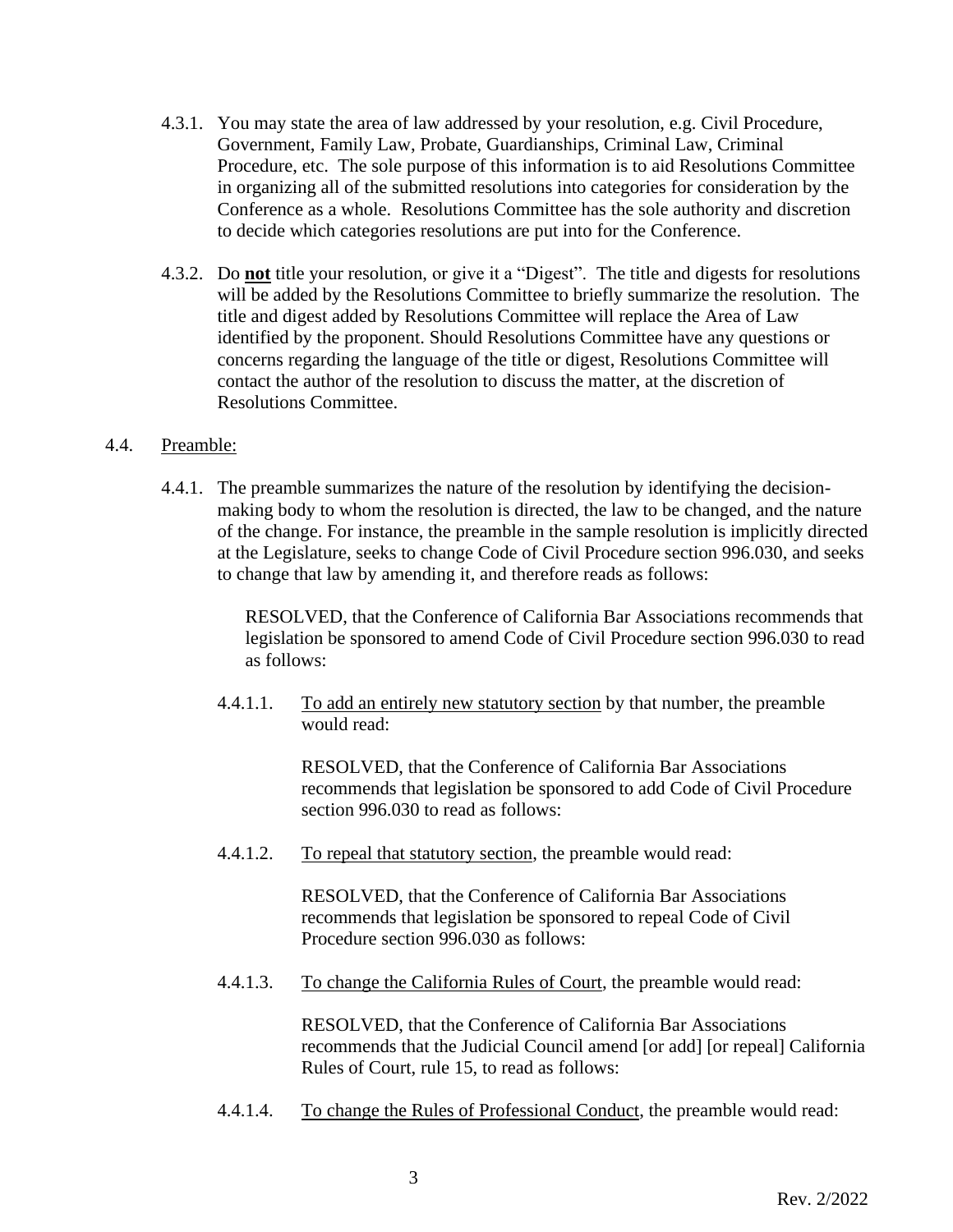RESOLVED, that the Conference of California Bar Associations recommends that the Board of Governors of the State Bar of California and the California Supreme Court [amend/add/repeal] Rules of Professional Conduct, rule 1-100, to read as follows:

- 4.4.2. These forms may be adapted when dealing with other decision-makers who have authority over other laws, rules, regulations, or policies.
- 4.4.3. The preamble must refer to *all* sections or rules that the text of the resolution proposes to amend, add, or repeal. But list only the numbers of the sections or rules, not the particular subdivisions or paragraphs affected. For instance, if the resolution proposes to amend subdivision (f) of Civil Code section 1000, the preamble should refer simply to "Civil Code section 1000," not to "Civil Code section 1000, subdivision (f)."

## 4.5. Text:

- 4.5.1. The first line of the text lists only the section or rule number of the law to be amended, added, or repealed. Omit the code or set of rules of which that section or rule is a part. For instance, the first line should state just "§ 1000," not "Civil Code section 1000," unless the resolution seeks to change more than one code or set of rules. Do **not**  include section captions (publisher's headings/titles) because they may vary depending upon the publisher.
- 4.5.2. The second line has the beginning text of the statute/rule. Include **all** of the original text of existing statute/rule. **Underline the text you propose adding to the statute/rule. Strikethrough the text you propose deleting from the statute/rule.** Do not leave a blank line between the section or rule number and the text. Do not leave a blank line between subdivisions of the text or between paragraphs within subdivisions. Leave blank lines only when multiple sections or rules are being affected. In that event, leave a blank line between the sections or rules.
	- 4.5.2.1. Remember, the goal of your resolution is to improve California's law by rewriting its codes and rules. Therefore, your proposed revisions need to make *actual changes to the language of the law*, not aspirational goals*.* Give the legislature the best language and revisions that you can to solve the problems with the current law.
	- 4.5.2.2. Do NOT include arguments in your proposed revisions, references to studies, or explanations about why the current law is problematic. Those subjects will be put in your Statement of Reasons (see below).
	- 4.5.2.3. Do NOT trust that someone else will fix, improve, or re-write the language to solve the problem you've identified. "Approve in Principle" does not just mean you've found a problem and someone should fix it. As the proponent, it is your responsibility to propose the best fix possible for that problem.
- 4.5.3. Each new paragraph, whether designated as a separate subdivision or not, begins with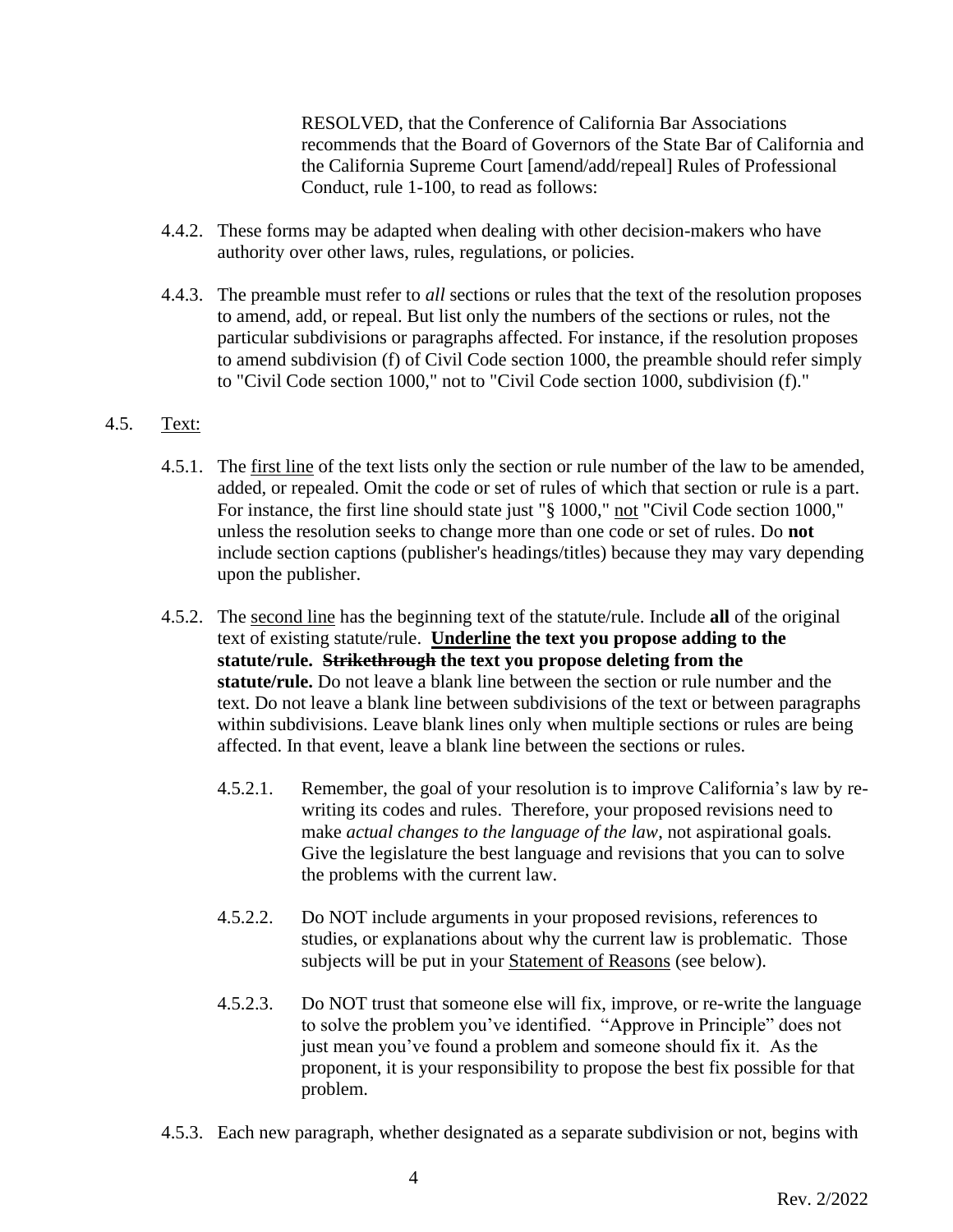a single tab indentation of one-half inch. The degree of indentation is the same for all levels of subdivisions. For instance, there is no greater indentation for the first line of subdivision  $(a)(1)(B)$  than there is for the first line of subdivision (b). All subsequent lines of each paragraph are flush with the left margin.

- 4.5.4. Do NOT number the lines of the text of the resolution, unless you use the Fillable Template, in which case, properly formatted line numbers are automatically included.
- 4.5.5. Proposed new language: Underline all language that is new to the section and all language that you propose to relocate within the section. (See "or ordered" in the sample resolution.) If the entire section is new, underline the entire text, including the section number.
- 4.5.6. Proposed deleted language: strikethrough all language to be deleted. (See "any" in the sample resolution.) Use the "strikethrough" or "overstrike" function of your wordprocessing program. Do NOT use slash [/] marks or a red-lining function.
- 4.5.7. The text of every resolution is followed by a blank line and this legend:

(Proposed new language underlined; language to be deleted stricken.)

- 4.5.8. The *entire section or rule must be quoted*, even though the proposed change affects only part of it, unless the Resolutions Committee chair has granted a waiver in advance. To request a waiver, send your resolution to [resolutions@ccba.law](mailto:resolutions@ccba.law) with a cover e-mail indicating what you are requesting.
	- 4.5.8.1. If a waiver has been received authorizing you to omit a single subdivision, insert the following legend in its place:

[Subdivision (\_) remains unchanged.]

See the example at subdivision (b) of the sample resolution.

4.5.8.2. If a waiver has been received authorizing you to omit multiple subdivisions, insert the following legend in their place:

[Subdivisions (\_) through (\_) remain unchanged.]

- 4.5.8.3. Like other new paragraphs, references to omitted subdivisions should be indented.
- 4.5.8.4. Do not leave a blank line before or after a reference to omitted subdivisions unless the next line of text is a new code section, in which case a blank line should separate the next section from the reference to the omission.
- 4.6. Proponent: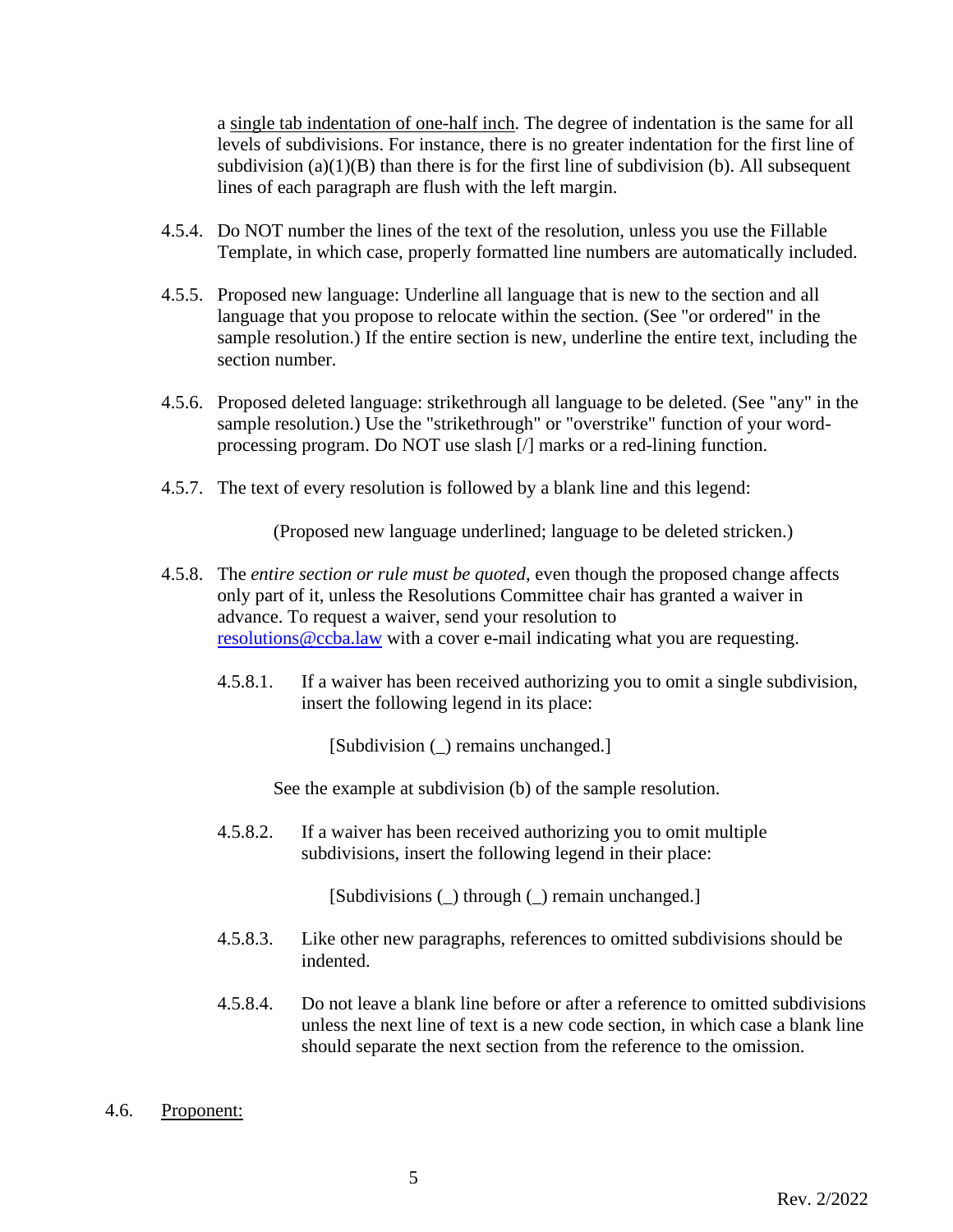4.6.1. "Proponent" is stated in all caps, followed by the name(s) of the sponsoring bar association(s) or ten individual members in initial caps. For instance:

PROPONENT: XYZ County Bar Association

PROPONENTS: John Doe, Jane Roe, Robert Smith, Roberta Jones, Kevin Park, [etc., listing all ten]

### 4.7. Statement of Reasons:

- 4.7.1. This is the place in which you state the reasons why you think that the law should be changed. It **must not exceed 500 words**. Because this is your first opportunity to persuade the other delegates of the merits of your proposal, it should be carefully and clearly written.
- 4.7.2. The statement of reasons must be organized into the following two sections in the following order:
	- "The Problem" "The Solution."
	- 4.7.2.1. "The Problem" describes the law on this subject as it currently exists and why that is a problem. This section identifies the nature, severity, and frequency of the undesirable consequences that result from existing law.
	- 4.7.2.2. "The Solution" describes how the changes proposed in the resolution would change the existing law to cure or mitigate the problems you've identified.
- 4.7.3. Use the *California Style Manual* when citing to authority. For instance:

Case citations should be given in the following form: *State Bar v. Resolutions Committee* (1999) 81 Cal.App.4th 256.

Statutory citations should be given in the following form: when referenced within a sentence, the full Code name should be used, e.g., Code of Civil Procedure section 1000, but when referenced in a parenthetical, the Code should be abbreviated, e.g. (Code Civ. Proc., § 1000.)

4.7.3.3. Unless stated otherwise, all code citations are presumed to be to California law. Therefore, you need not identify the code as being from California unless you are distinguishing California law from the law of other jurisdictions.

### 4.8. Impact Statement: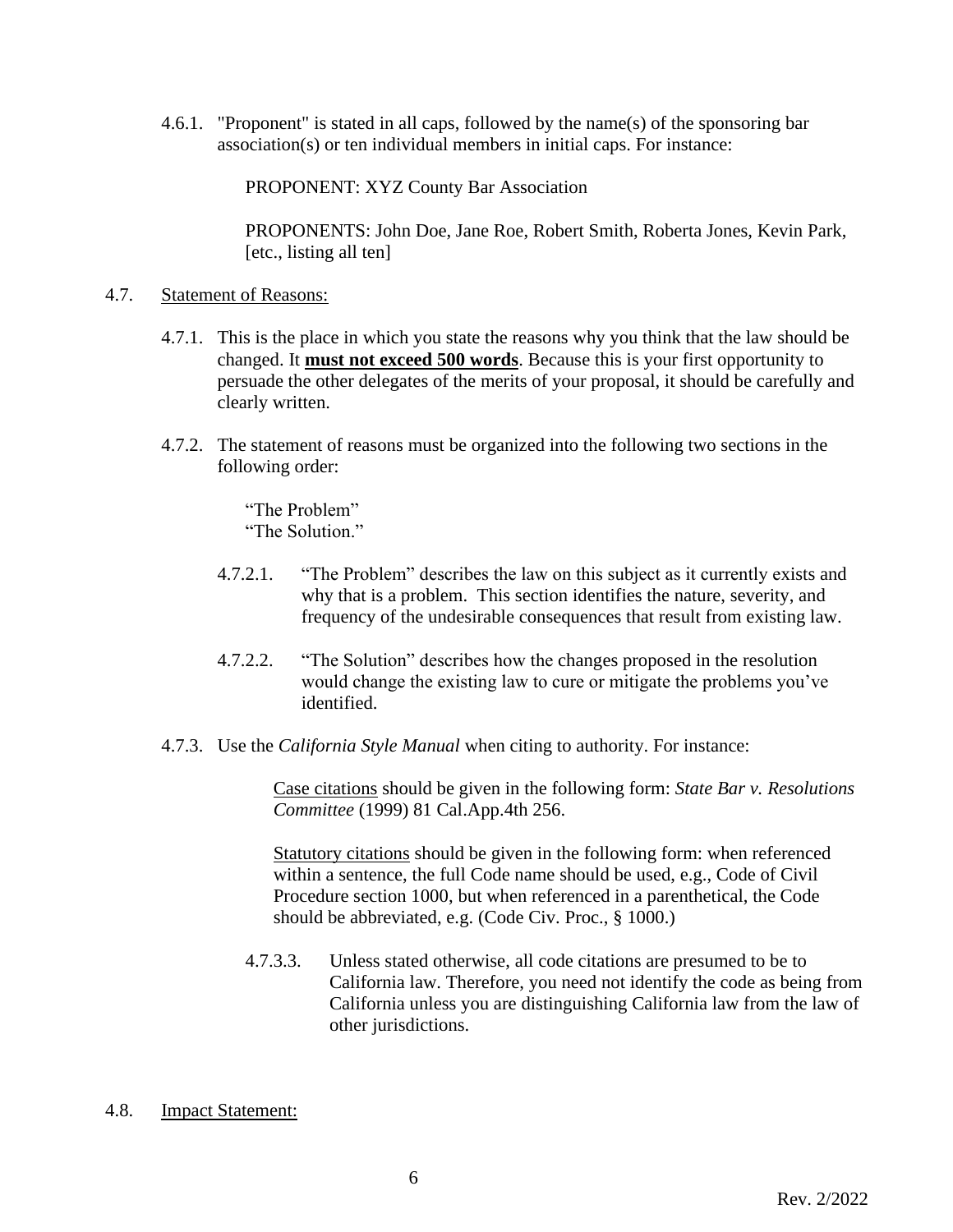- 4.8.1. The impact statement must follow the statement of reasons. It states whether the resolution would affect laws (i.e. statutes and regulations) other than those expressly identified in the text of the resolution, and if so, how. This is an important part of your resolution. Please research the impact your resolution will have on other laws.
- 4.8.2. A negative impact statement is used when the resolution will have no other affect. Again, please research the impact of your resolution before inserting the negative impact statement. For instance:

"This resolution does not affect any other law, statute or rule."

4.8.3. A positive impact statement is used when the resolution will affect other laws. For instance:

> "This resolution affects Corporations Code sections 25110 and 25120 by creating a new exemption from the qualification requirements imposed by those sections."

4.8.4. If the effect of the resolution is to create a conflict with or ambiguity in another law, consider carefully whether the resolution should be revised to eliminate that conflict or ambiguity by, e.g., amending that other law as well.

### 4.9. Current or Prior Related Legislation:

4.9.1. List any statutes or legislative bills that are (1) currently pending, and/or (2) have been brought before California's Legislature regarding the subject in the resolution. For instance, if the resolution is similar to a bill that is pending, or was not enacted, then that bill should be listed. Also, if a resolution seeks to modify a bill that has recently been enacted, then that bill should be listed. Like the Impact Statement, this is an important part of your resolution. Please research this issue carefully. Related Legislation should by referenced using the California Style Manual, and should include the house of introduction, the number assigned, and the legislative session, for instance:

> Assem. Bill No. 60 (2019-2020 Reg. Sess.), or Sen. Bill No. 123 (1993-1994 Reg. Sess.)

4.9.2. Do not list case law in this section. Any relevant cases should be addressed in the Statement of Reasons.

#### 4.10. Author and/or Permanent Contact:

4.10.1. List the person who should be contacted *prior to the beginning* of the Conference if anyone has any questions concerning the resolution. This may be either the resolution's author or some other responsible person within the delegation of the sponsoring bar association, such as the chair of the association's delegation. State that person's name, mailing address, phone number, and e-mail address in one continuous string, rather than in separate lines. For example: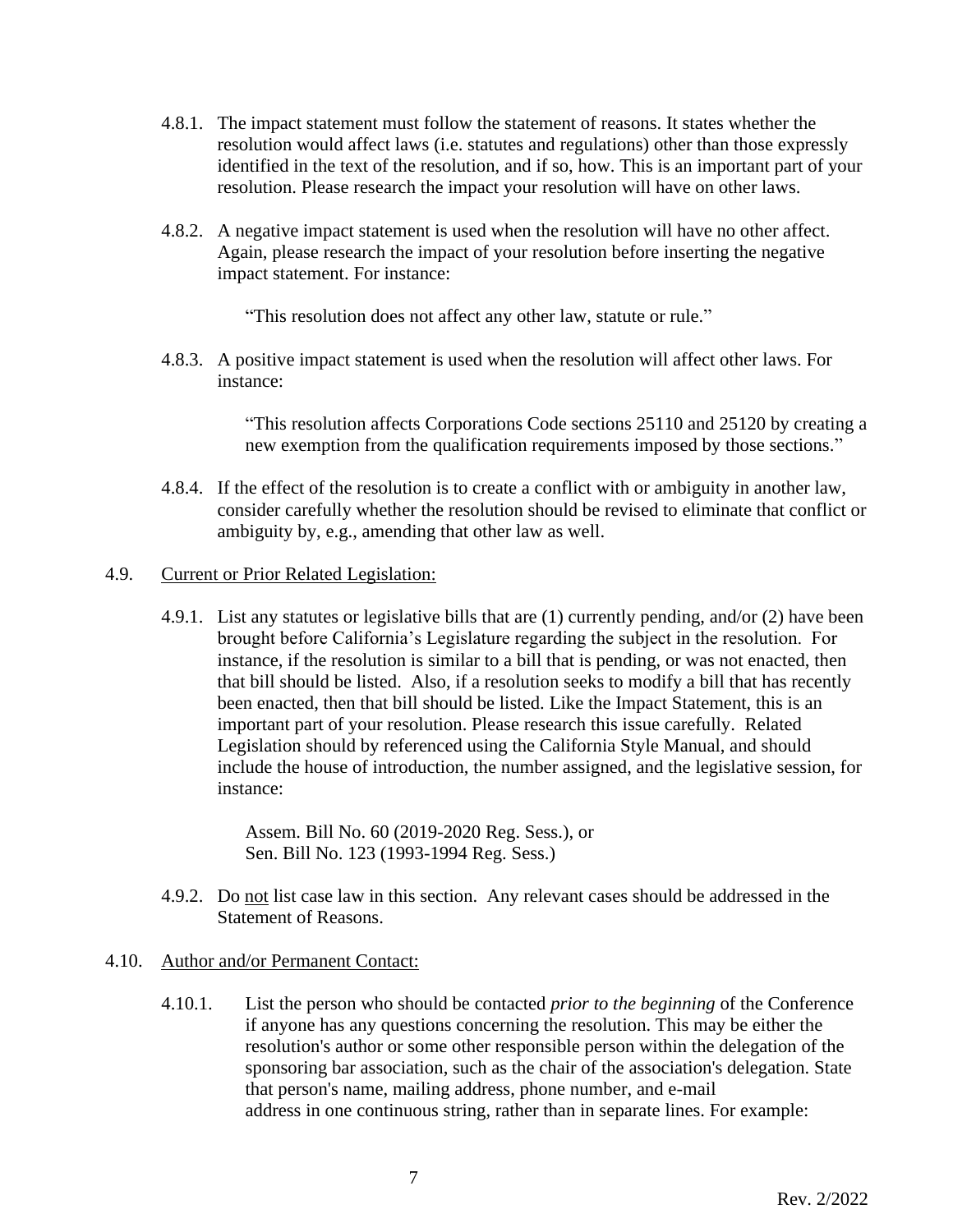AUTHOR AND/OR PERMANENT CONTACT: Jane Smith, 1234 Main Street, Suite 567, Los Angeles, CA 90001-0001, phone: 123-456-7890, e-mail: Jane.Smith@aol.com

4.10.2. Because the resolutions are widely distributed, use addresses and phone numbers that you are comfortable being publicly disclosed.

### 4.11. Responsible Floor Delegate:

4.11.1. This is the delegate who should be contacted *on the Conference floor* if anyone has any questions concerning the resolution during the Conference. It may be the same person as the author or permanent contact, or someone else. List only the delegate's name, not the address or phone numbers. For example:

RESPONSIBLE FLOOR DELEGATE: Richard Doe

4.11.2. If no particular delegate has yet been assigned responsibility for the resolution on the floor, and if the author will not or might not be attending the Conference, list the name of the delegation chair.

### **5. When May Multiple Statutory Amendments Be Proposed in a Single Resolution?**

- 5.1. Frequently, a proponent will want to amend, add, or repeal multiple sections or rules in a single resolution as opposed to separate resolutions for each section. This is sometimes proper. If all of the proposed changes to those sections or rules relate to a single subject and are motivated by a single set of reasons, they may be stated in a single resolution, unless there is some reason to expect that there would be a basis for supporting some of the amendments but not others. A single resolution is only appropriate if ALL of the following statements are true:
	- 5.1.1. All the amendments are designed to address the same problem.
	- 5.1.2. The debate would be the same on all the amendments.
	- 5.1.3. There is no reason why someone would support some of the amendments but oppose others.
	- 5.1.4. None of the amendments would have unintended collateral effects that others would not have.
	- 5.1.5. If the resolution were an initiative, it would pass the single-subject test.
	- 5.1.6. The rationale for the change is equally strong as to all the amendments.
- 5.2. Resolutions Committee has the discretion to reject a resolution as being improperly formatted if it determines that a resolution contains multiple sections and any of the above statements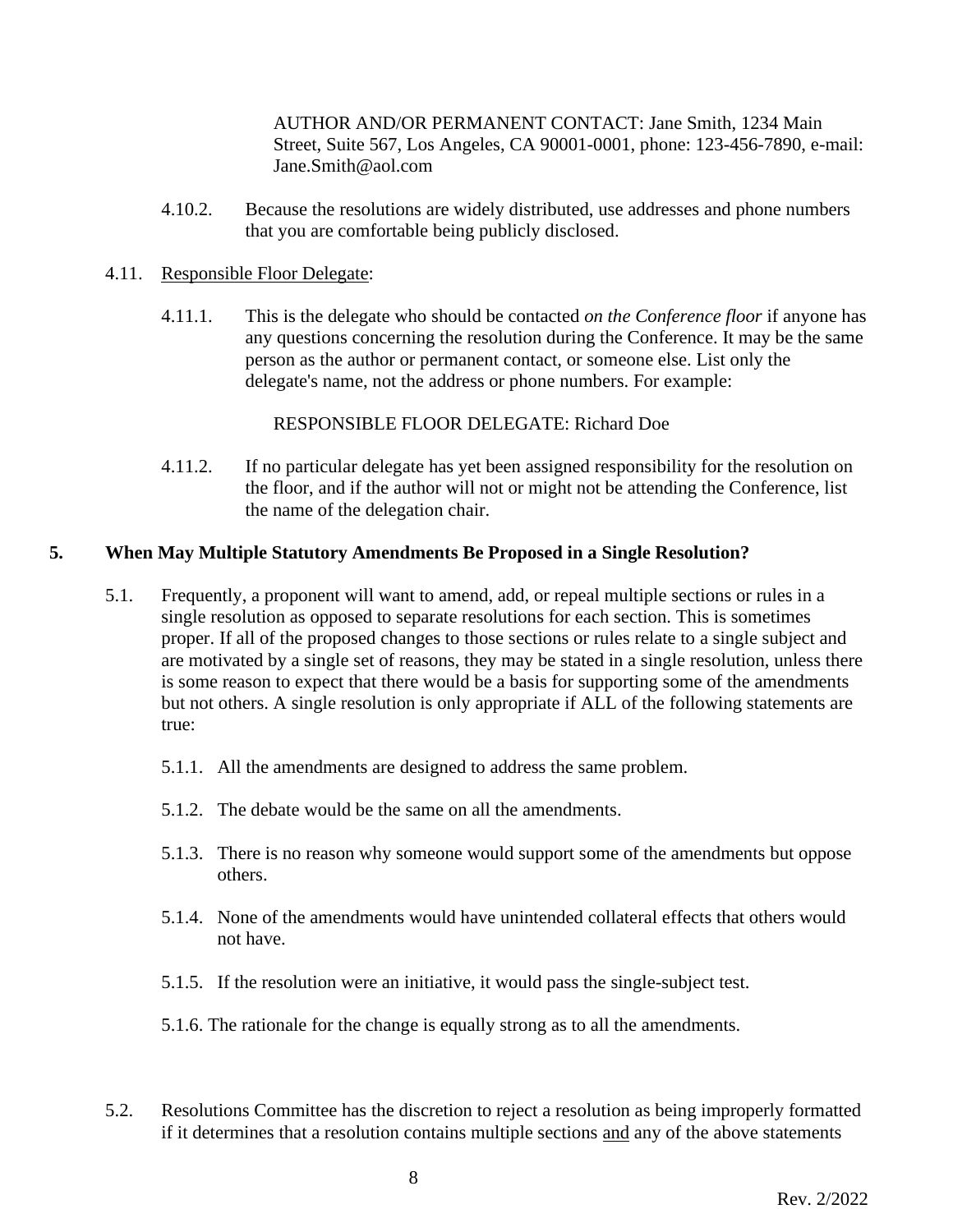are not true.

5.3. If you are in doubt concerning the propriety of submitting a resolution proposing multiple amendments, you may consult with the Chair or Vice-Chair of the Resolutions Committee [\(resolutions@ccba.law\)](mailto:resolutions@ccba.law).

## **6. Before Submitting Your Resolution, What Can You Do to Reduce the Need for any Revisions?**

- 6.1. If you are amending the language of an existing statute or rule:
	- 6.1.1. Make sure that you quote the most current language. Do not rely on paper supplements or pocket parts, because they may not yet reflect amendments made in the most recent legislative session. Instead, check commercial electronic resources or the websites maintained by the Legislative Counsel [\(https://leginfo.legislature.ca.gov\)](https://leginfo.legislature.ca.gov/) or the Judicial Council [\(https://www.courts.ca.gov/rules.htm\)](https://www.courts.ca.gov/rules.htm).
	- 6.1.2. Make sure that you quote the existing text accurately. To minimize typographical errors, consider cutting-and-pasting the text from an electronic source rather copying it from a book.
- 6.2. If you are adding a section or rule, make sure that there is not already a section or rule with the same number that you propose to assign to your new one.
- 6.3. Ask another attorney (ideally, an attorney who practices extensively in the field of law affected by the resolution) to review your resolution for content.
- 6.4. Ask another writer to review both the text of the resolution and the statement of reasons for style, grammar, and spelling.
	- 6.4.1. In finalizing your resolution, consider how your proposed language would work in practice, whether it solves the problem, whether it's enforceable, and whether it creates other problems. Give the legislature the best language and revisions that you can to solve the problems with the current law.
- 6.5. Ask a current or former member of the Resolutions Committee to review it for content.
- 6.6. Additional Hints:
	- 6.6.1. When using Word, be sure track changes is either turned off or all changes have been accepted. This avoids a lot of confusion in resolution review and formatting.
	- 6.6.2. Do not include any headers, footers, or footnotes.
	- 6.6.3. Do NOT title your resolution, or add a "Digest".

## **7. How to Draft a More Persuasive Resolution.**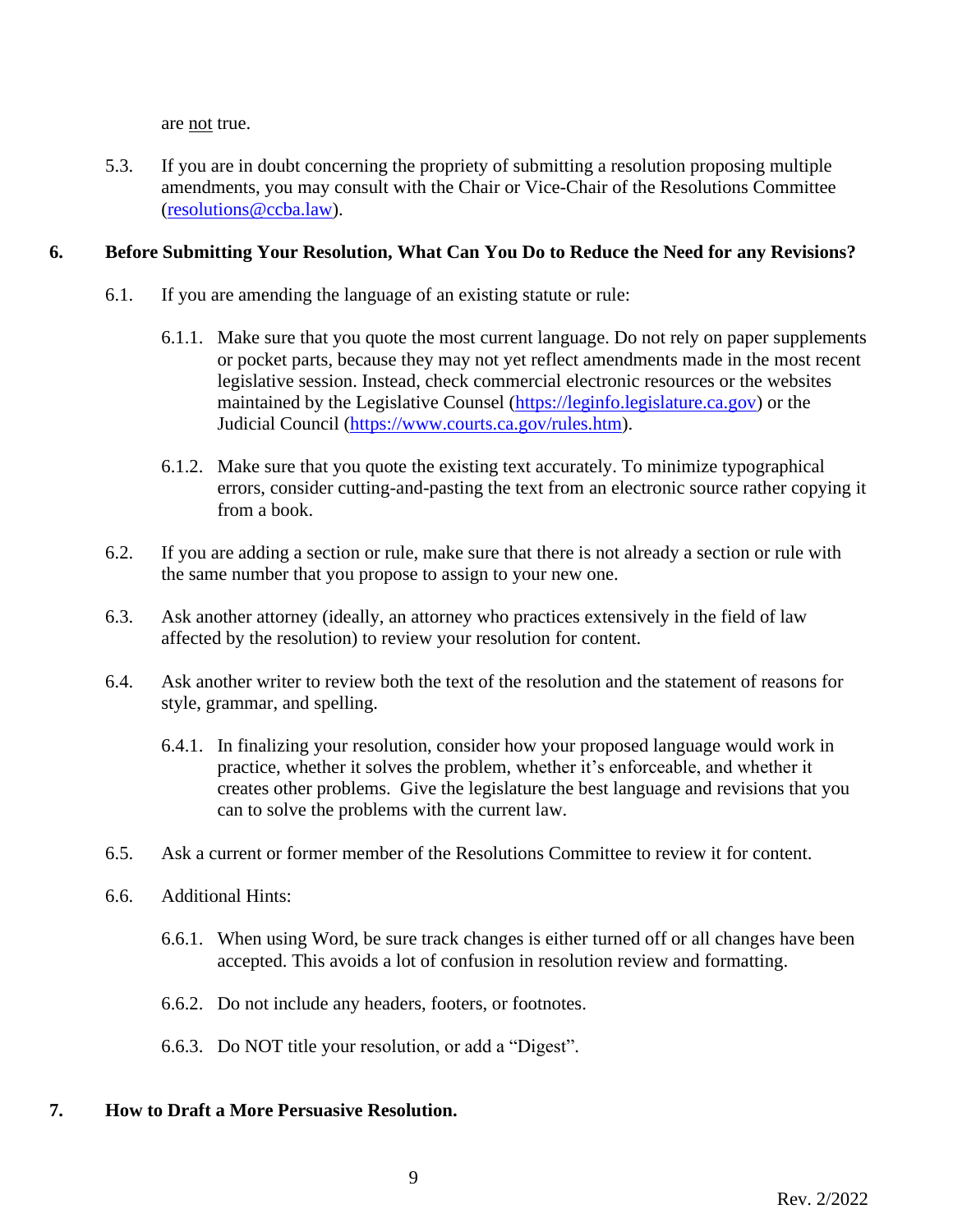- 7.1. When drafting a resolution, consider the following questions:
	- 7.1.1. Is the problem that you identify perceived to be a problem by others?
	- 7.1.2. Does the amendment cure that problem?
	- 7.1.3. Does the amendment create any new problems? If so, is there an alternative solution that causes fewer unintended effects?
	- 7.1.4. Does the amendment create an inconsistency between similar situations? If so, should the scope of the new rule be expanded to apply to those other situations as well? If it should not, does the utility of the new rule outweigh the potential for confusion arising from the inconsistency?
	- 7.1.5. Is the statement of reasons persuasive? If a similar resolution has been raised in the past, what arguments were offered in favor of it? Are they stronger than the arguments in your statement of reasons?
	- 7.1.6. What arguments are likely to be raised in opposition to your resolution? If a similar resolution has been raised in the past, what arguments were used to oppose it? Can you blunt those arguments by modifying your amendment? Can you anticipate and rebut those arguments in your statement of reasons?
	- 7.1.7. Has similar legislation been introduced, either in the current or prior legislative sessions? (Search at under [www.calbar.ca.gov](http://www.calbar.ca.gov/) Attorney Resources>Legislation>Search for Legislation.) If so, what arguments in favor and against it were identified in the legislative staff analyses? (Staff analyses and other legislative history back to 1999 are available in the Legislative Counsel's website. Look under "Bill Information" at [https://leginfo.legislature.ca.gov.](https://leginfo.legislature.ca.gov/))

## **8. What If You Have Questions that Are Not Answered Here?**

8.1. If you have additional questions while you are drafting the resolution, contact the Resolutions Committee at [resolutions@ccba.law.](mailto:resolutions@ccba.law)

## **CHAPTER 2: PREPARING FOR THE CONFERENCE**

### **1. Introduction**

Preparing for the Conference can be analogized to preparing for trial. The resolution is your "pleading," and the time period leading up to the Conference is the "discovery" phase—a chance to discover the strengths and weaknesses of your resolution and of its opposition, if any, and perhaps negotiate a compromise. The major difference: Don't think of this as work, have fun with it!

### **2. Section/Committee Reports**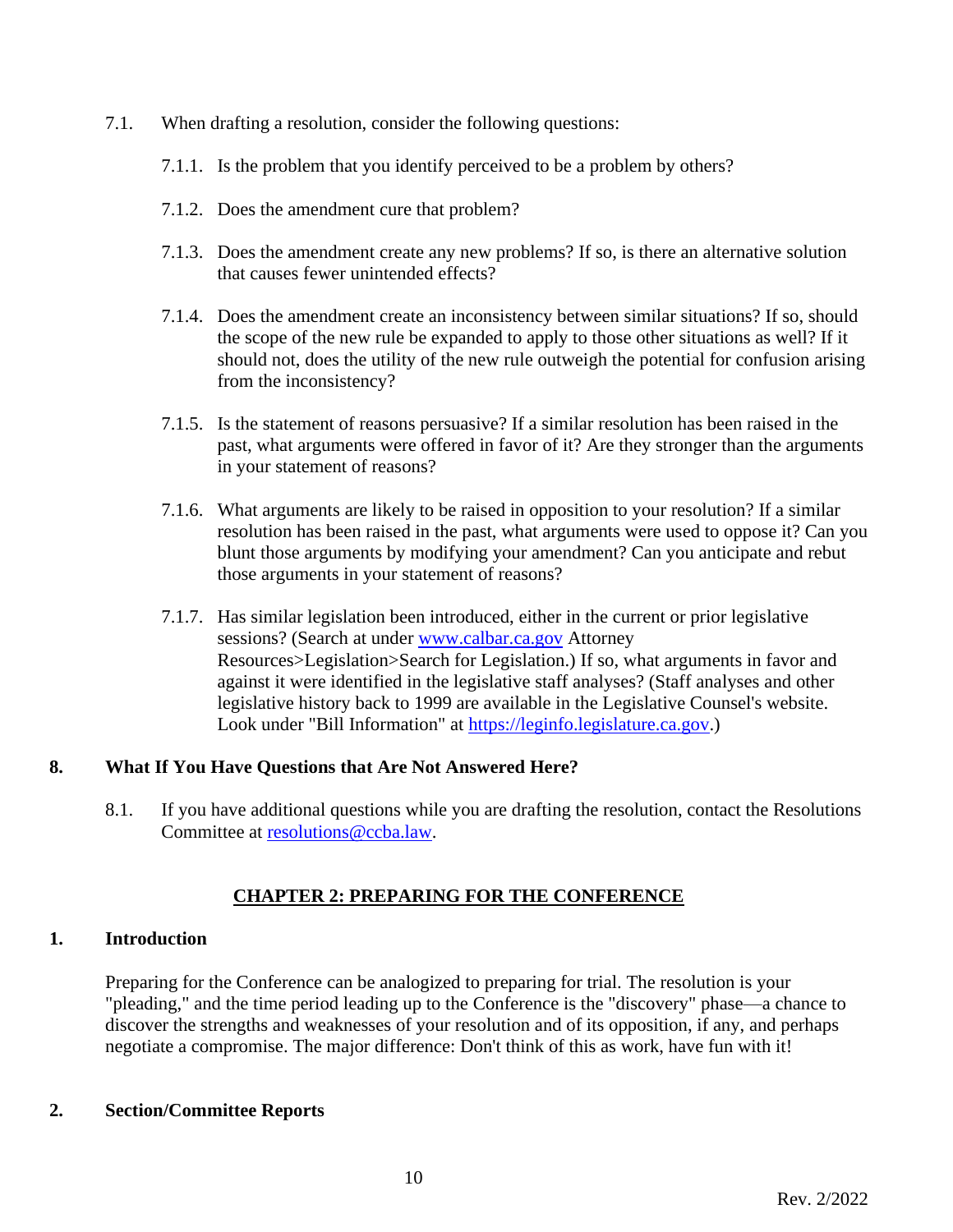### 2.1. Resolutions Committee Report:

One of the standing committees of the Conference is the Resolutions Committee, known as Rescom. Its job is to prepare a written report evaluating the merits of every resolution.

Before the Conference, you may be contacted by the member of Rescom who has been assigned the responsibility for preparing the initial draft of the committee's report on your resolution. Because the recommendation in the Rescom report will be the "default setting" for action at the Conference, it is in your interest to give this person as much assistance as possible. The Rescom member will be interested in answers to the following questions, among others: What prompted the resolution? Has it ever been presented to the Conference before? What are the arguments against it? What groups might support or oppose it, and why? Is there any similar legislation pending?

Rescom's final report will be available on the Conference website approximately two months before the Conference. Once the report is available, study the reasons for Rescom's recommendation, and prepare a response to any negative recommendation with which you disagree. Follow up on any previously unknown history described in the report or made known to you through contacting other interested persons. (See § 2.2.) If the appropriate response is to amend the resolution, draft amendments for circulation to interested parties. (See § 4.)

### 2.2. Resolutions and Reports from Prior Years:

If you have access to the proceedings of past years, and if you did not review them before submitting your resolution, do so now to determine whether any similar resolutions have been presented to the Conference previously. If so, review the Rescom reports and any counterarguments that may have been submitted to see the arguments that may be used against your current resolution. Contact the authors of those prior resolutions to see what arguments were raised on the floor. Why did the prior resolutions succeed or fail?

### 2.3. Legislative Analyses:

Review recent legislation to see if any legislation similar to your resolution has ever been proposed. (You can search both current legislative session and prior sessions on the Legislative Counsel's website: [https://leginfo.legislature.ca.gov.](https://leginfo.legislature.ca.gov/)) If so, review the legislative staff analyses (which are available in the same website) to see what arguments were raised for or against those bills. Identify any currently pending legislation on same subject matter and track its progress up to the date of the Conference. Contact the legislator-author's office for a copy of the bill and make your interest known, and follow it by bill number on the legislative website, [https://www.senate.ca.gov.](https://www.senate.ca.gov/)

### 2.4. State Bar Sections/Committee Reports:

Sections and committees of the State Bar which are interested in the subject matter of the resolution have an opportunity to make their own recommendations in written reports that are included in the Conference materials after the Resolutions Committee report. As with Rescom, you may be contacted by a reviewing member with questions or concerns, and how you answer may be helpful to those who ultimately read the materials in deciding how to vote. Interested members of relevant substantive law sections may be of particular help in making sure you know of any related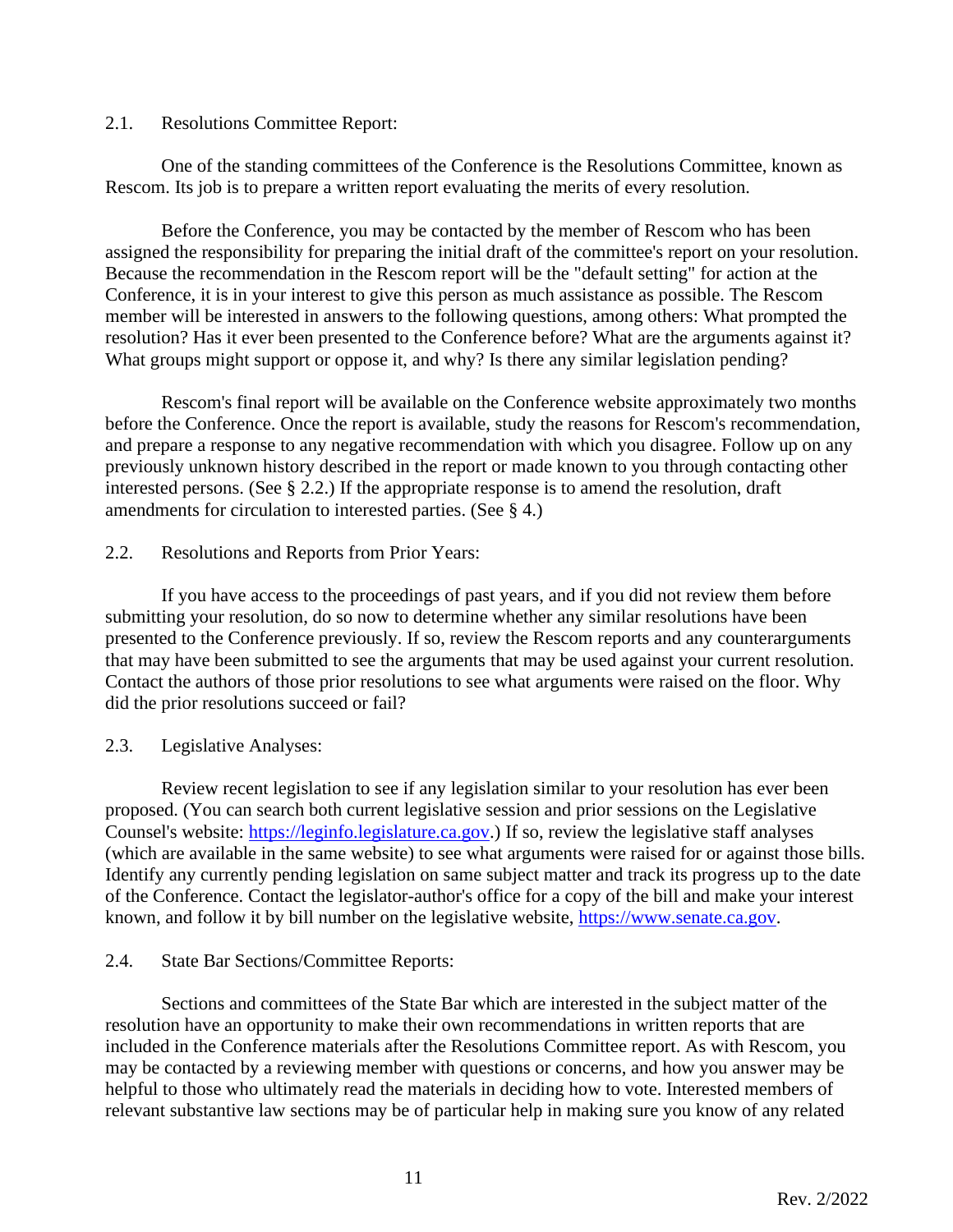legislation, in framing your arguments, and in refining or amending language to improve the resolution.

## **3. Counterarguments of Other Associations:**

Any counterarguments that other bar associations may submit in opposition to the resolution are included in the Conference materials following your own statement of reasons. It may be useful to contact the association and the author of any counterargument to discuss their concerns and make a judgment as to whether they require action (either because they are valid, or because the association represents a lot of votes at the Conference). If the opposition is in principle, the counterargument may suggest new arguments on your side that were not included in your statement of reasons. If an amendment is suggested in the counterargument or seems appropriate after reading it, it may help to negotiate the language with the author of the counterargument as well as other interested persons.

## **4. Preparing Amendments:**

If you decide to prepare an amendment to your resolution before coming to the Conference, it is best to coordinate with other interested members of your delegation and with others who have indicated they will support it if amended. By copying each of these individuals on relevant emails at an appropriate time, you can maximize exposure of a proposed amendment and minimize the chance of overlooking unforeseen new problems that often come with trying to satisfy one person's isolated concern. If you ask for feedback, you will usually get it. It will all make it easier for you to avoid -- or at least to anticipate -- problems that may come up in the press of business at the Conference.

## **5. Lobbying Other Delegations:**

Major delegations will come to the Conference with announced "spreadsheet" positions based on votes taken at summer caucus meetings. Each such delegation will probably have a designated contact person or "responsible floor delegate" assigned to your resolution. Sometimes such a delegate will contact you before the Conference to suggest an amendment as a condition of that association's support; and just as in the case of a counterargument, you need to make a judgment, perhaps with the help of others, as to how much merit there is in the suggestion. Even if you do not hear from anyone, it may be helpful to find out who the responsible delegate is at some of the major delegations and make contact in advance to find out their or their association's position, answer any questions, and try to arrange in advance an opportunity to try to persuade them at the Conference if they are coming in opposed.

## **6. Lobbying Your Own Delegation:**

Because your own delegation has submitted your resolution, it is generally assumed that all its members will vote for it when the time comes. However, the time leading up to the Conference is an important time for you to work with your delegation leadership to get help with some of the necessary tasks both before and during the Conference, to prepare other members to speak in favor if necessary, and to make sure a full delegation of "aye" votes will be there for you when the resolution is called.

## **7. Final preparations for the Conference:**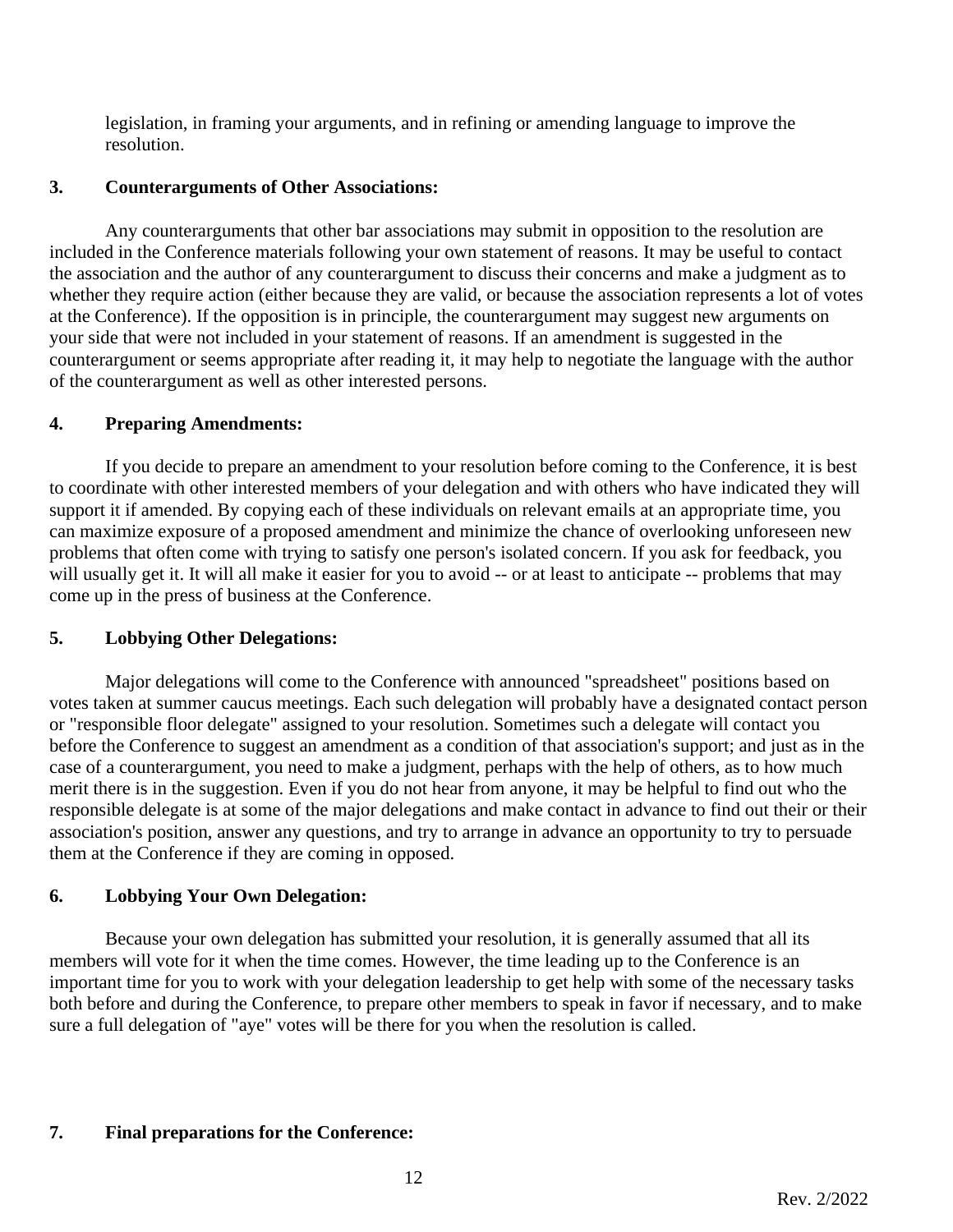## 7.1. Amendments:

Once any proposed amendments have been circulated for discussion and a plan of action agreed upon, make sure you have printed copies of the amendments to distribute to everyone at the Conference in accordance with Conference rules. You should also bring a copy of the amended resolution on a flash-drive, both to e-mail a copy to the Resolutions Committee and to use as a basis for additional possible refinements as negotiations continue with other delegations. Then line up the most persuasive advocate (or the one likely to represent the most votes) to help at the Conference with making a friendly amendment at the beginning of floor debate.

## 7.2. Speakers:

Just as you will be doing for your own schedule, make sure the interested persons you count on to help you at the Conference, either with lobbying or with speaking in favor, are actually going to be available on the floor of the Conference when your resolution comes up.

## **CHAPTER 3: STRATEGIES DURING THE CONFERENCE**

## **1. Introduction**

The best way to have fun participating in the Conference is to work with other delegations to have a positive impact on the Conference's ultimate legislative product. This requires some advance planning. Try to anticipate problems by reviewing the agenda and the most current spreadsheet. For any resolution that your delegation considers important, you should have a plan for lobbying and debate in place before the beginning of the Conference. The three-day Conference will fly by, and without preparation you will not be able to participate effectively.

## **2. Call-ups**

## 2.1. Formal Procedure:

The recommendation of the Resolutions Committee becomes the action of the Conference with respect to each resolution, unless the resolution is called up for debate. The Chair (or "authorized representative") of any Delegation may call up a resolution. Call-ups may also be made by the author of the resolution or by any five delegates. Timing is critical, especially on the "One" and "Two" series, for which call-ups are due one hour prior to the floor debate of the respective series. All other call-ups are due not later than one hour following the commencement of the Conference. Thus, as a practical matter, you should have delivered to Conference Operations Committee ("ConOps") all of your call-up requests before sitting down for the beginning of the Conference. The procedure for making call-ups will be posted on the CCBA website.

## 2.2. How to Decide What to Call Up: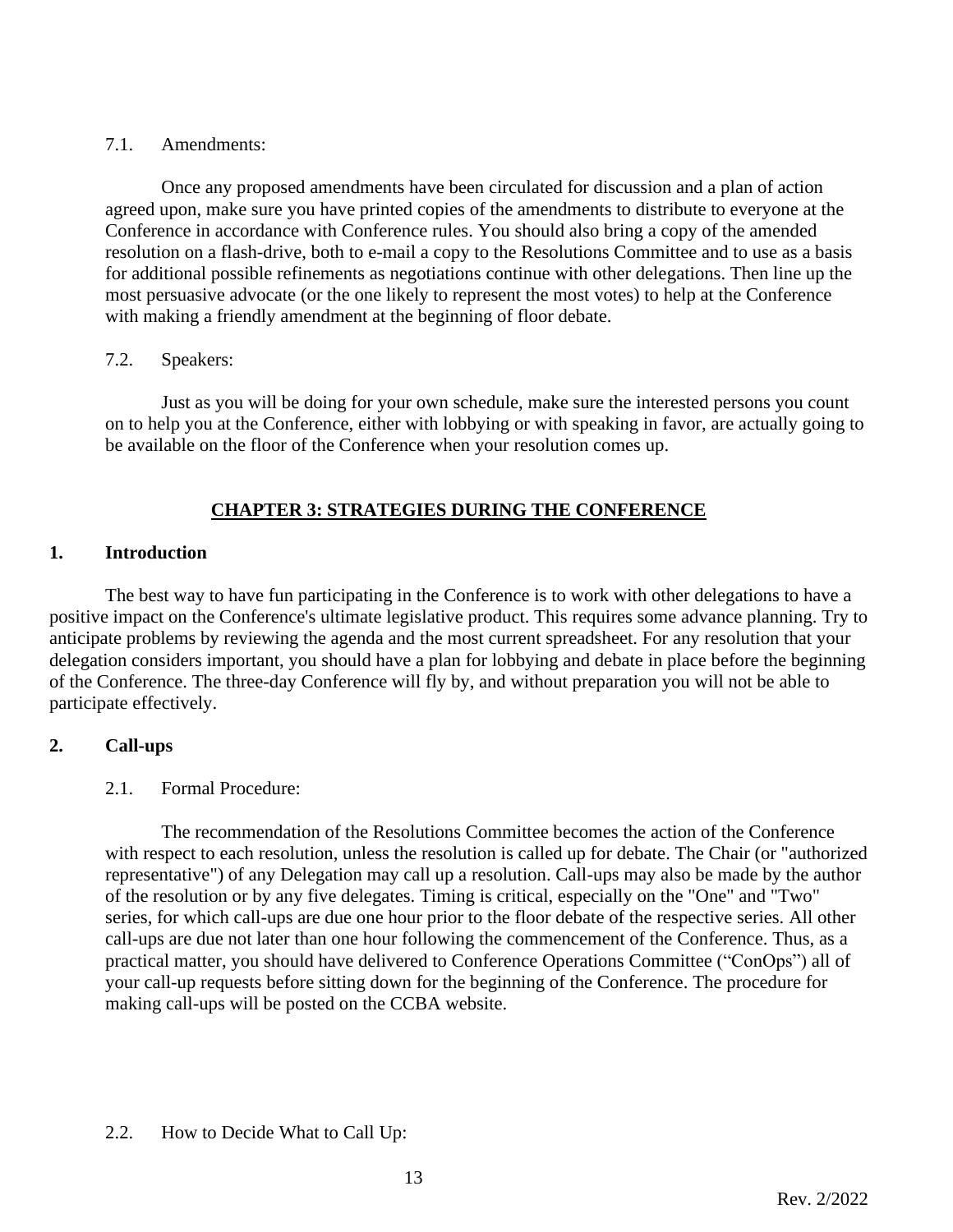If your delegation's position on a resolution differs from that of the Resolutions Committee, then you should generally call the resolution up for debate. Otherwise, you will have no opportunity to try to convince the Conference that the Resolution Committee's recommendation is wrong. If you subsequently decide that you don't want to debate it, you can cancel the call-up later in the proceedings. Forms for the cancellation of call-ups are available during the Conference from ConOps.

### 2.3. Limited vs. Full Debate:

A resolution may be called up for either limited debate or full debate. With limited debate, there are two speakers on each side, including the proponent. Each speaker is given two minutes, with one more minute to the proponent to close. This amount of debate is adequate for most resolutions. There is no limit on the number of resolutions that a delegation may call-up for limited debate. With full debate, the time increases to three minutes, with one and one-half minutes for the proponent to close, and there are an unlimited number of speakers (until the house votes to close debate). Each delegation is limited to ten full-debate call-ups, but delegations rarely, if ever, use the full allotment. Full debate should be limited to extraordinarily complex and important issues. If you subsequently decide that full debate is not necessary, you can reduce your full-debate call-up to one for only limited debate.

## 2.4. Special Setting:

If a resolution that you sponsor or wish to amend requires time for lobbying or for the preparation of an amendment, then special setting is an invaluable tool. Anticipate when the resolution is likely to come up for debate, and go to the Conference Operations Committee as early as possible to discuss an appropriate time for a special set. This allows time for you to finish lobbying other delegations either on the floor or during delegation caucuses. Special sets can also be used to accommodate scheduling conflicts with delegation members who are expected to participate in the debate.

### 2.5. Use of Consent Calendar:

Sometimes you can overcome an unfavorable recommendation from Resolutions Committee without debate. If you can address the concerns of the Resolutions Committee with an amendment, and get the concurrence of all the delegations that have taken a position on the spreadsheet of either Disapprove or Approve as Amended, you can have your resolution placed on the "Consent Calendar." ConOps has forms for accomplishing this feat and will be happy to guide you through the process. Whenever you have a resolution that has been disapproved by the Resolutions Committee, you should give serious consideration to using the Consent Calendar process.

## **3. Lobbying During the Conference**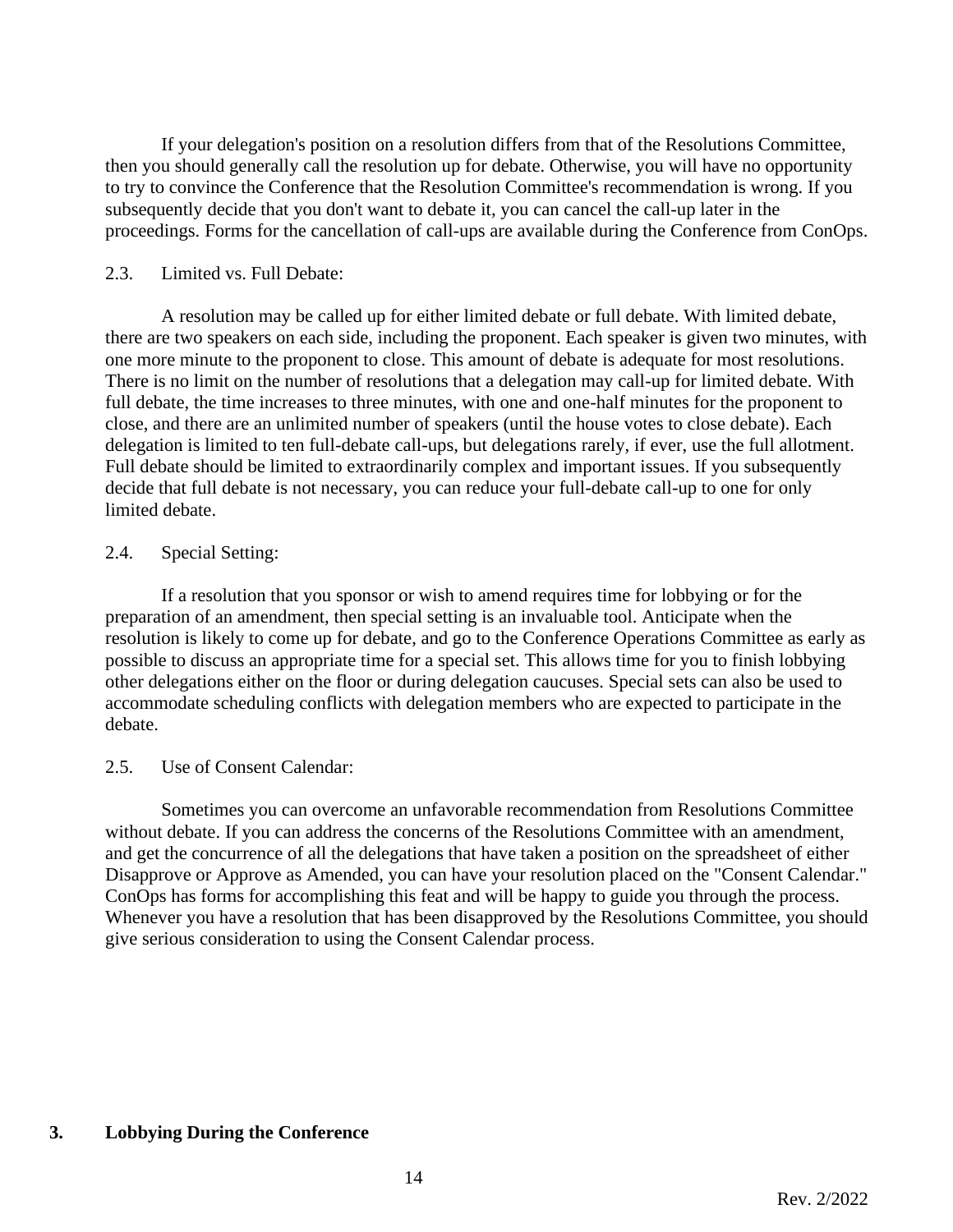3.1. Lobbying During Debate of Other Resolutions:

Conference time goes by quickly when you are trying to convince other delegations to change their position, or negotiating amendments to address the concerns of those opposed to your resolution. It is usually necessary to locate responsible members of other delegations and discuss these issues while debate is ongoing for other resolutions. Ask the Chair of the target delegation to steer you toward the individual delegate handling your resolution. Lobbying is an important part of the Conference experience, and (quietly) walking around to find and talk to responsible members of other delegations during debate of other resolutions is not considered a breach of etiquette. For any extended discussion, you should go to the sides or the back of the room, or even out into the hallway, to avoid distracting other delegates from the debate.

## 3.2. Breakfast and Lunch Caucuses:

Many of the larger delegations meet for breakfast on Saturday and Sunday, and for lunch on Saturday, and conduct caucuses in which delegation positions may be changed. As you are campaigning behind the scenes for a resolution, you should make optimum use of this time to visit delegations whose positions you wish to change. Check with the delegation that you are targeting to find out when and where they caucus. This sort of advocacy is often more effective than the formal debate, because in the caucuses you can engage in a more informal dialogue, and find grounds for friendly amendments.

### 3.3. Amendments:

Amendments are often necessary to accommodate a compromise reached with other delegations or address the concerns of the Resolutions Committee.

- 3.3.1. Amendments that change ten (10) words or less may be done orally, without having a written version distributed to the entire Conference.
- 3.3.2. Amendments that change more than ten (10) words must be in writing, setting out the proposed amendments *to the previously published resolution* in **bold text**, and distributed to the entire Conference (including the Chair, the Board, and the Resolutions Committee). Production of amendments and copying can be handled at the Conference through ConOps, but you will save a lot of money if you can plan in advance and use an outside copy service.
- 3.3.3. ALL proposed amendments, *regardless of length*, must be e-mailed to Resolutions Committee at [resolutions@ccba.law,](mailto:resolutions@ccba.law) before the resolution is debated on the floor.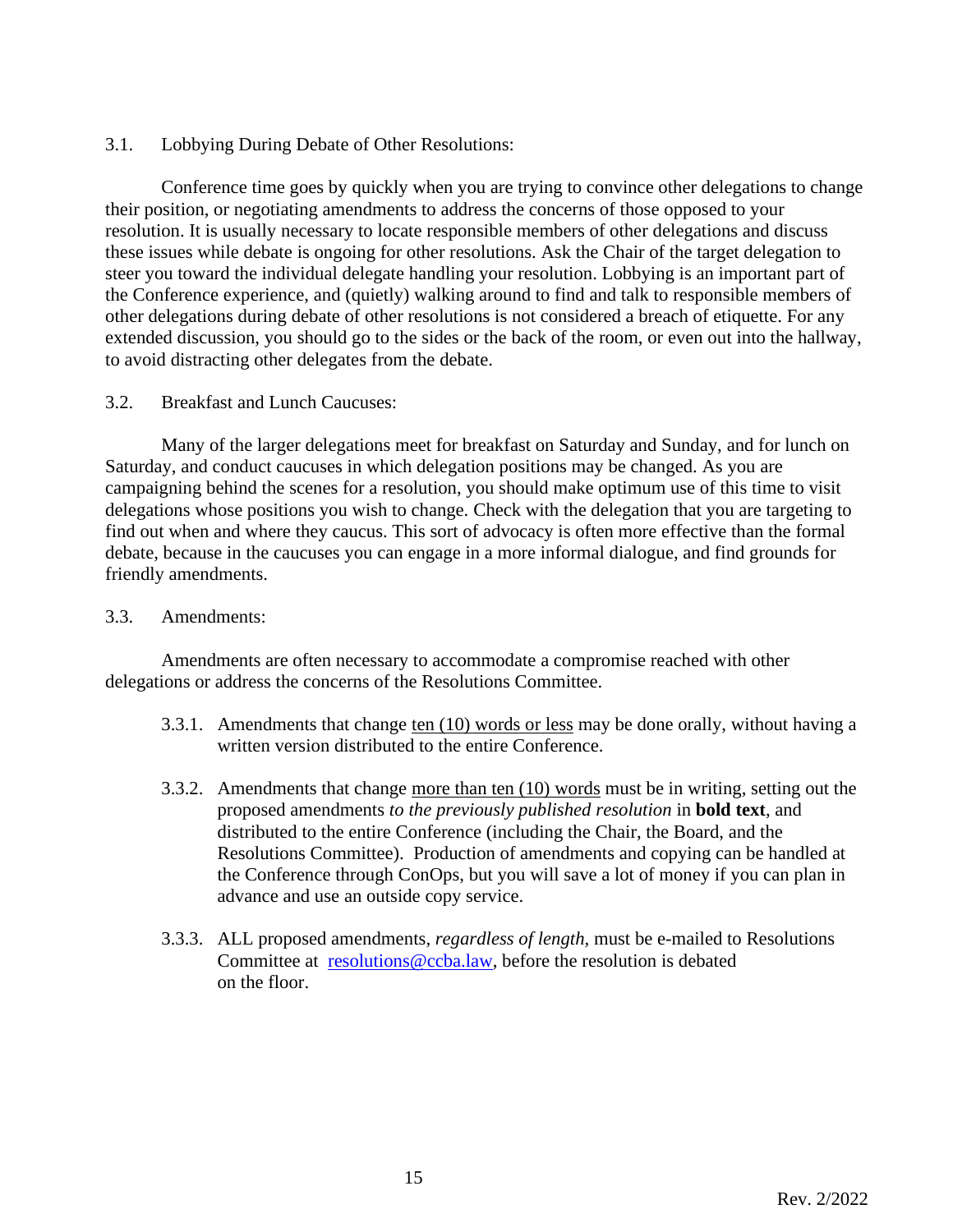3.3.4. A proponent (which includes both the author of, and the delegation sponsoring, the resolution) cannot move their own amendment. Amendments can be moved by a different delegation, or by a group of ten (10) delegates, in the same way that an original resolution can be sponsored. Therefore, the procedure for amendments on the floor is to line up a delegate from a different delegation, or from a group of ten (10) delegates, for the amendment in advance, and yield the floor during your opening argument to move the "friendly" amendment. If you wish to propose an amendment to another delegation's resolution, you should always attempt to obtain the proponent's consent, and arrange to make a "friendly" amendment. Without the proponent's consent you can still move the amendment, but be sure to approach the opposing podium promptly because unfriendly amendments do not have any special priority in the debate.

### **4. Floor Debate**

## 4.1. Importance of Preparation:

The challenge of effectively participating in floor debate is one of the most important parts of the Conference. You need to prepare for your remarks so you are able to cover the salient, convincing parts of your position in less than two minutes. You also need to be so familiar with the subject matter of the resolution that you can respond extemporaneously to issues that may be raised by other speakers. You also need to anticipate when the resolution on which you are speaking comes up for debate. If you are the proponent, locate the microphone designated for proponents and be ready to speak as soon as your resolution is called. If you are not the proponent, find a spot near a speaker podium during the voting on the previous resolution, and be prepared to choose the podium so that you are in place for the next debate. Teamwork is valuable in this enterprise, so that more than one person is responsible for assuring that your delegation's speaker is in place at the start of debate. For example, you should always have a back-up speaker ready in case your planned speaker is unavailable. You should also have someone in charge of monitoring the debate and reminding speakers to be in place on time.

### 4.2. Priority of Debate:

The Chair first recognizes the author or other representative of the proponent of the resolution. After the proponent's opening time is exhausted, the Chair recognizes a speaker in opposition, and then alternates between speakers in favor and speakers in opposition. Generally, speakers on the same side are recognized in the order in which they stood on their respective podiums. Note that amendments are not entitled to any special priority! It is common that the proponent of an amendment (or a subsidiary motion to table, etc.) will be left standing at the close of debate without being recognized. To be sure an amendment will find its way on to the agenda, it is necessary to speak to the proponent, and arrange for the proponent to yield time for a "friendly amendment" (which time is not deducted from the proponent's debate time).

### 4.3. Style of Argument:

You usually have two minutes or less to convince a sophisticated and intelligent audience on an issue they have already had a chance to review and study. You need to be selective about what you say, and how you say it.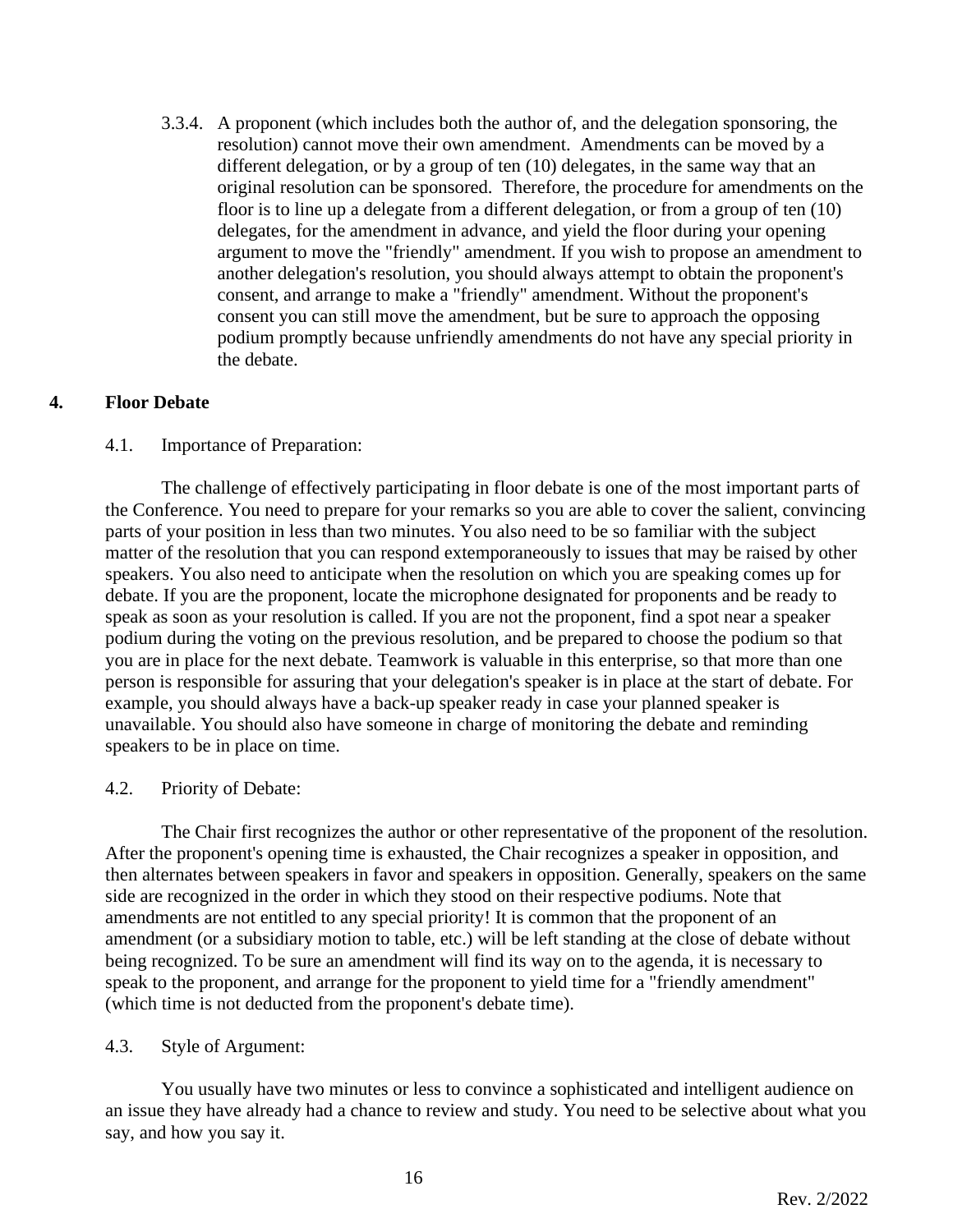### 4.3.1. Ad Hominem Attacks:

The most serious breach of etiquette at the Conference is to attack one of the other debaters personally. Such attacks invariably undercut your argument as they offend nearly all present, and are irrelevant in any event. Your audience at the Conference is sophisticated enough in the ways of rhetoric to evaluate an argument on its own merits, and not by the personal deficiencies or presumed motives of the individual proponent.

### 4.3.2. Use of Humor:

It is hard to be funny without offending someone, but if you can avoid giving any serious offense, humor can be very effective in making your argument memorable and persuasive. Good-natured ribbing of the characteristics of various California counties, and the success or failure of professional sports franchises, are all fair game.

### 4.3.3. Prepared Remarks:

You will certainly want to rehearse and be prepared for your brief speech, but if possible, limit yourself to a few written notes and avoid reading a written speech. Sometimes even experienced delegates are more comfortable reading a written speech, and there is nothing really wrong with the practice, but if you can get past use of written speeches you are likely to be more interesting and thus more effective.

### 4.3.4. Working Within Time Limit:

Always be ready to make your points quickly. This exercise is one of the more useful lessons to take back to the practice of law. It could work out that the only time you have is thirty seconds yielded by a different speaker, so you should always be prepared to make your points succinctly.

#### 4.3.5. There Are No Lost Causes:

One often gets the sense from the Conference that passage (or defeat) of a particular resolution is a foregone conclusion, and that speaking against the majority would be of no utility. This perception is a mistake. If you are the sole voice in dissent, it is all the more important that you participate in the debate. An important purpose of the Conference is to air diverse views. Whatever arguments you make will probably be made by opponents at the next level of legislative lobbying, and the proponents need to hear the arguments eventually. If your opposition disturbs the unanimity and creates a minority in dissent, it could change the Board's ultimate prioritization of the resolution for lobbying purposes. Your remarks could also be food for thought for different resolutions in later years. Thus, there is truly no such thing as a lost cause.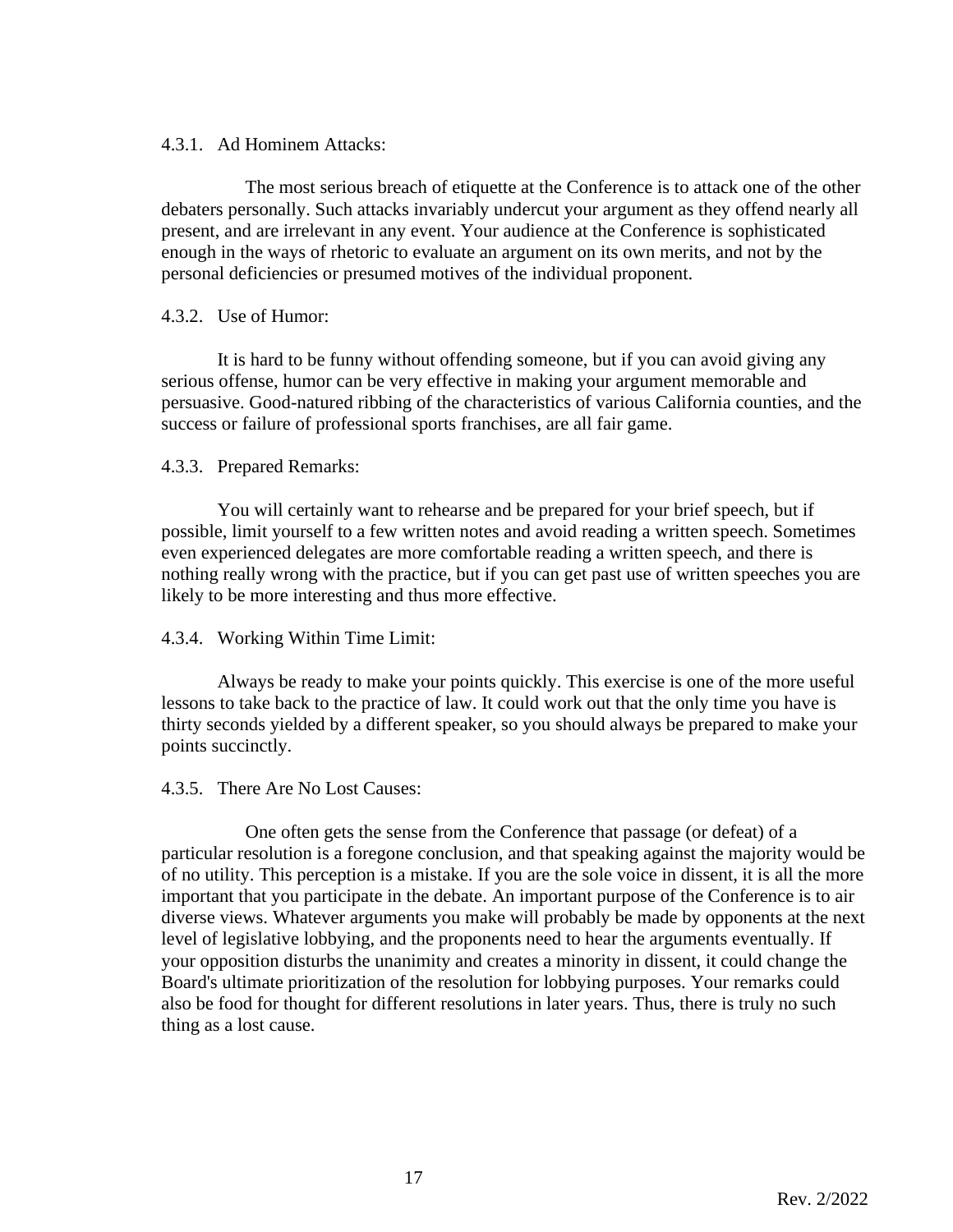4.5. Strategies for Yielding Unused Time:

As much as we prepare for the constraints of the Conference's time limitations, you will often find yourself with significant time left on the clock, with many competing strategic considerations at play. The worst you can do is become hypnotized by your own amplified voice and go into a speaking black-out in which you drone on until the buzzer sounds. Here are more useful strategies to consider.

### 4.5.1. Adding Diverse Voices to the Debate:

Note that in limited debate, if you as proponent never yield to other speakers there will only be one other voice in favor of your resolution. If you have discovered allies while lobbying other delegations, particularly those from different parts of the state, or with different professional perspectives, you should make a point of saving some of your time to yield to those allies, in order to add more diverse voices to the debate. Yielding your time in which to close to a supporter can be particularly effective. Think in advance about whether there are supporters who should be heard. Take a few minutes before debate to check in with them and to get a feel for what arguments they want to make. With this information, you can choreograph an effective argument by yielding time to your supporters. If you find yourself with extra time and without anyone lined up to assist you, quickly scan the room for likely speakers to whom to yield.

### 4.5.2. Paradox of Yielding Small Balance of Time:

Before you yield time to a like-minded speaker, consider whether that speaker will have an opportunity to speak in any event (which will usually be the case in unlimited debate). If you yield a small balance of time (e.g., fifteen seconds), you will ironically cut off the very ally you hoped to favor.

4.5.3. Yielding Time to the Chair:

The Conference is generally pressed for time to get all resolutions debated, so if everything has been said that needs to be said, the polite course is to yield your time to the Chair. This is especially true in unlimited debate.

### **5. Floor Voting**

#### 5.1. Planning Attendance:

Debate can move quickly at the Conference. To be prepared for your resolution, and resolutions you want to speak on, you should keep track of and anticipate when those resolutions are coming up for debate, and try to coordinate schedules to maximize your delegation's attendance at such times. If you have a scheduling conflict during the Conference, strongly consider filing a request to specially set your resolution for debate so that you know you will be available to speak on it.